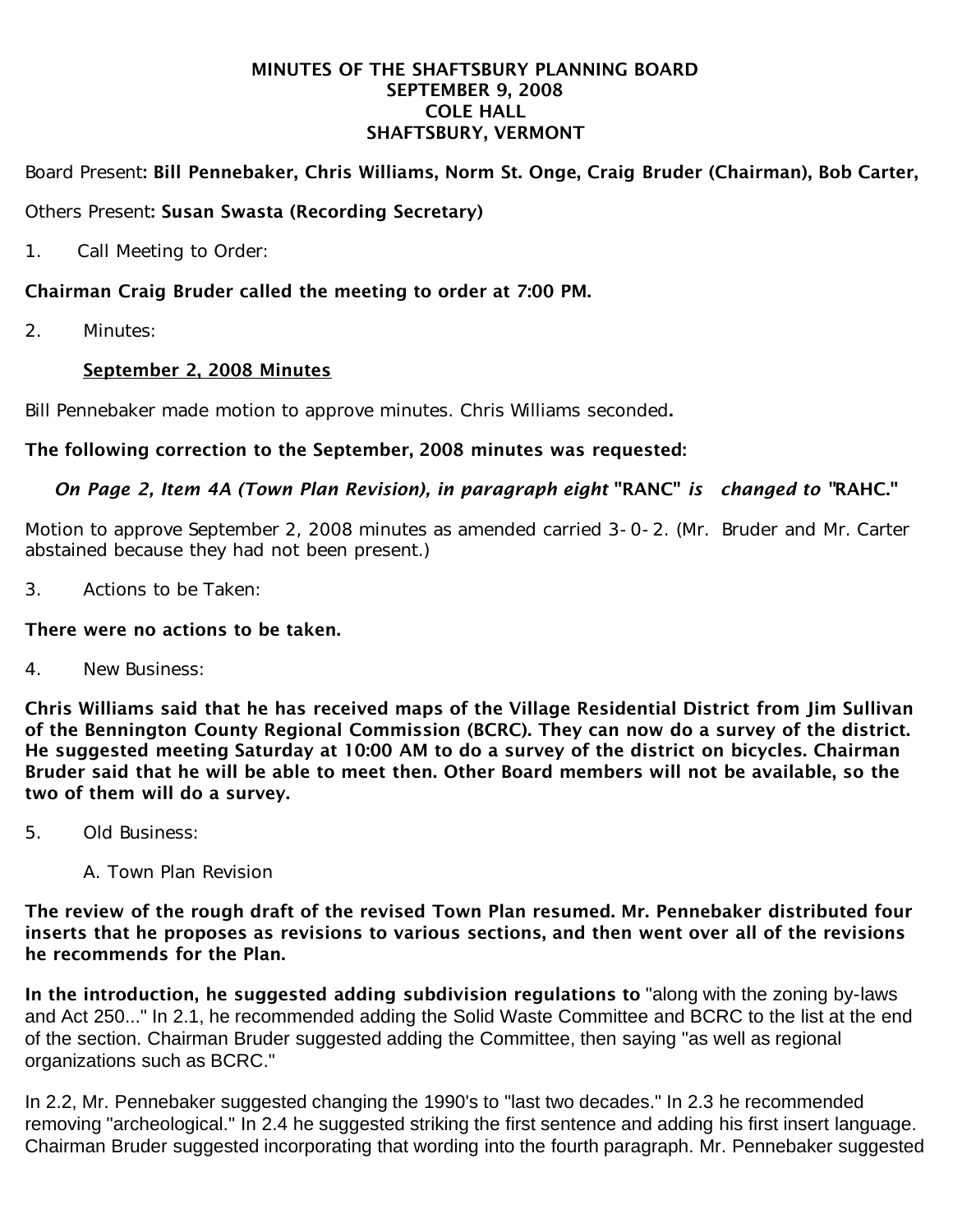striking "any" and "generated" from the second sentence of the paragraph on solid waste. Mr. St. Onge said that the last sentence of 2.4 will make reference to the actual ordinance.

Mr. Pennebaker recommended cleaning up italics in 2.6 and changing "adequate education" to "adequate educational opportunities" in 2.8. In 2.10 it was agreed to change wording to "Issues surrounding energy" and "in the lives of Town residents." A comma was added after "children" in 2.11. Mr. Pennebaker had no changes in sections three and four. In 5.2.2 he suggested changing "man made" to "man-made."

There was discussion of section 5.2.4 on groundwater. It was agreed to move the sentences on protection of groundwater to the recommendations section, using language that recommends that aquifer recharge areas and reservoirs be mapped and protected from incompatible development by the zoning bylaw. Mr. Pennebaker suggested adding his second insert on water system improvements to 5.2.4. In 5.2.5 Mr. Pennebaker suggested striking "policy" from the third sentence.

In 5.2.7 Mr. Pennebaker suggested a wording change in the first paragraph. In the fourth paragraph he suggested changing "whether density may be reduced..." to "whether density should be reduced..." In 5.3, Policies, he recommended changing "shalls" to "shoulds." (This wording change appears to have already been made.)

In 6.1 Mr. Pennebaker suggested changing "the Village Residential District" to "a Village Residential District," and in the last paragraph changing " to support to an expanded VR district" to "to support a modest expansion." He suggested splitting the first sentence of 6.2 into two sentences and recommended two other wording changes in later paragraphs. In item 2 of community objectives it was agreed to strike "15-20%." Other wording changes were made to the sentence on erosion. Mr. Pennebaker suggested several minor wording changes in 6.4 and 6.5.

In 7.1 Mr. Pennebaker recommended that the third paragraph add language to the effect that this is officially a historical district. Mr. Williams suggested striking the sentence beginning "However, in establishing..." because this is irrelevant to village center designation. It was agreed to insert the Secretary of the Interior guidelines on preservation in 7.3. In 7.4 Mr. Pennebaker suggested changing "however" to "but" and "realm" to "sense." Mr. Williams noted that the spelling of "bylaws" should be consistent.

In 8.1 Mr. Pennebaker said that the preamble should come before the highway department section and suggested revised wording on the sentence on the road survey. He stated that the Select Board is now discussing chloride use, and item three might want to include a clause on minimizing maintenance. He suggested new wording for item four that included lease purchase. He suggested rephrasing and reordering of item five, noting that there is no expansion space for the Town garage at its present site. In item six Mr. Pennebaker recommended striking

"plans of adjacent municipalities should be consistent with Shaftsbury's objectives." He had minor wording changes to the rest if item six.

In 8.2 item 9, Mr. Pennebaker recommended replacing "should be" with "is." In the second paragraph of 9.1, he suggested changing 'These meters are expected to have had the following beneficial effects" to "Meters have the following beneficial effects." He suggested referring to section 5.2.4 at the end of the section.

In 9.2 Mr. Pennebaker recommended striking "with an option to renew in 2009" in the first paragraph, and striking the second paragraph, which will be replaced with insert language provided in Mr. Pennebaker's handout. Under recommendations, he suggested striking number 5 on a swap system because it is already being done, and changing 10-year plan to 5-year plan.

In 9.3 item 6 Mr. Pennebaker suggested striking "complete." In reference to item 7, he asked if a cemetery